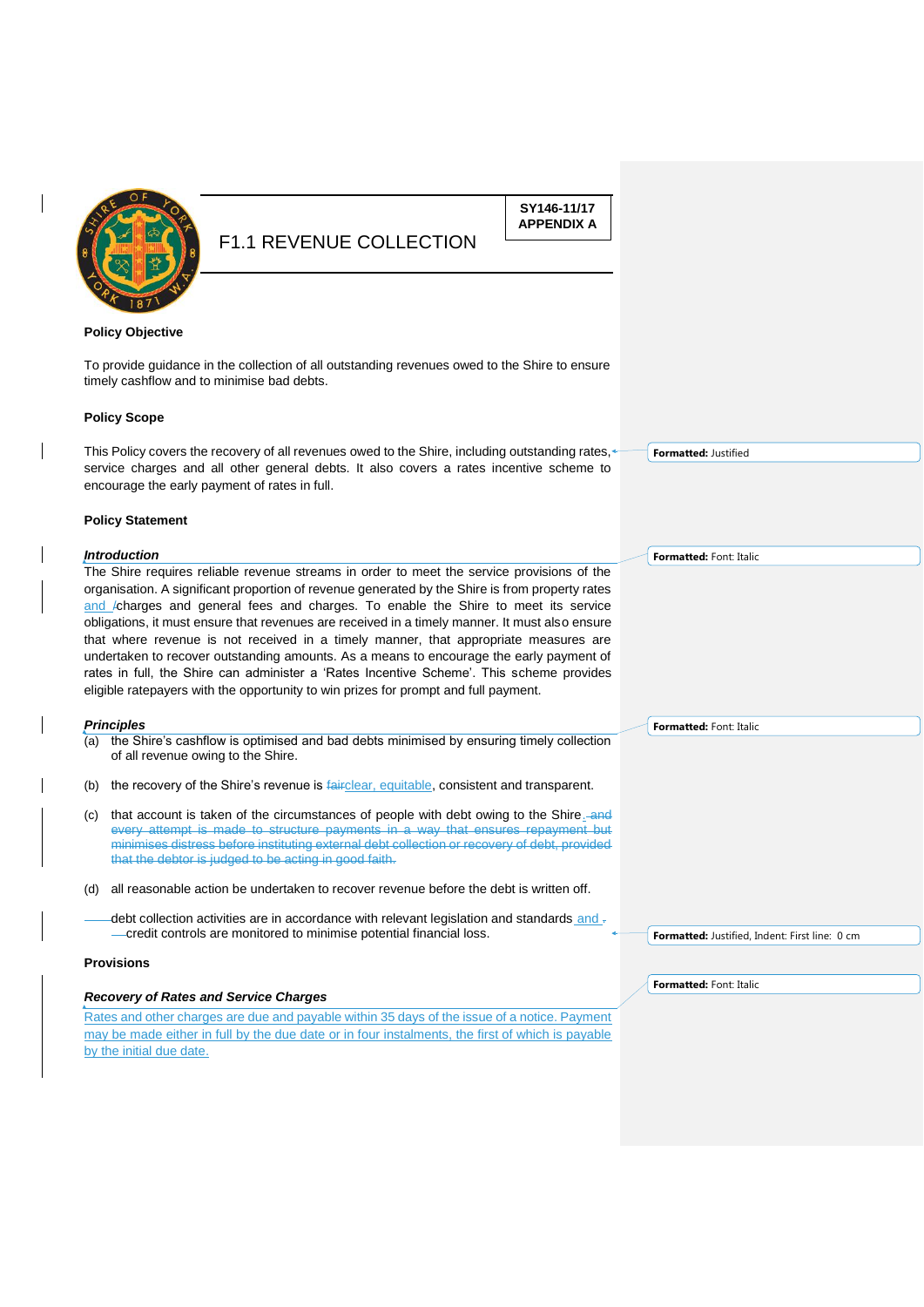Amounts that remain outstanding after the due date will be followed up within 30 days with a final notice requiring the ratepayer to pay their balance in full within fourteen days or contact the Shire to make an arrangement to pay.

The following Council adopted Recovery Process (Resolution 180616) outlines the steps the Shire is to take when attempting to recover outstanding rates and charges.



### **1. Payment Agreements**

- 1.1 A ratepayer is eligible to make application for a payment agreement for the current year's rates only, provided all arrears are paid in full prior to the arrangement taking effect.
- 1.2 The Chief Executive Officer has Delegated Authority to accept payment agreements for outstanding rates and service charges (DE3-3) provided the debt is cleared prior to 30 June of the relevant financial year.
- 1.3 Agreements that do not come under the scope of DE3-3 are to be presented to Council for acceptance or rejection.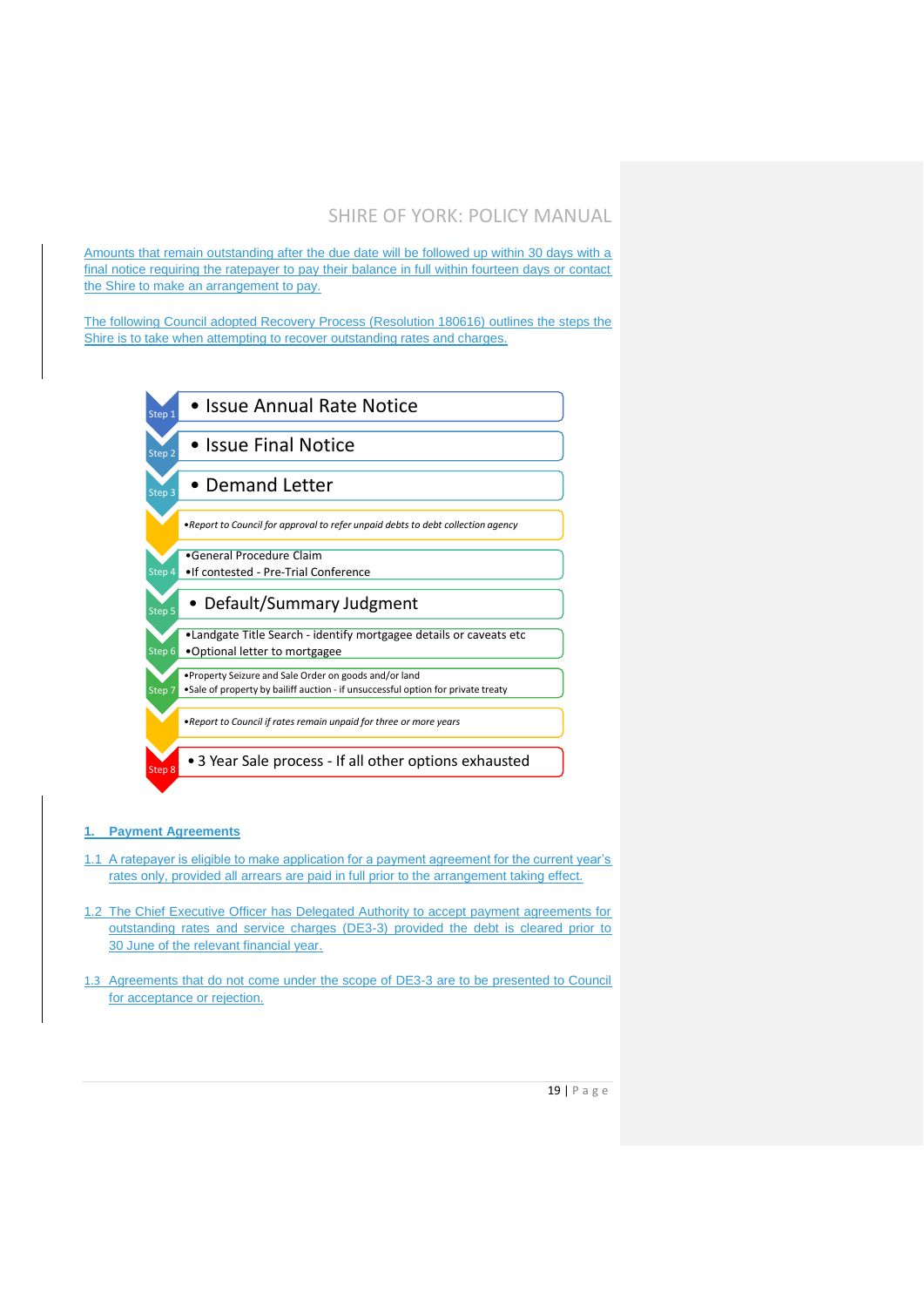|                                                                                                                                                                                                                                                                                                                                                                                                                                                                                                                                               | <b>Formatted:</b> Font color: Text 1                                                                                      |
|-----------------------------------------------------------------------------------------------------------------------------------------------------------------------------------------------------------------------------------------------------------------------------------------------------------------------------------------------------------------------------------------------------------------------------------------------------------------------------------------------------------------------------------------------|---------------------------------------------------------------------------------------------------------------------------|
| 2. Unpaid for less than two (2) years Rates and Charges in Excess of \$500                                                                                                                                                                                                                                                                                                                                                                                                                                                                    | Formatted: Font color: Text 1                                                                                             |
| 2.1 The Chief Executive Officer be authorised to recover rates and charges by engaging the                                                                                                                                                                                                                                                                                                                                                                                                                                                    | Formatted: Font color: Text 1, English (United States)                                                                    |
| services of a debt collection agency firm.                                                                                                                                                                                                                                                                                                                                                                                                                                                                                                    | Formatted: Font color: Black                                                                                              |
| 2.2 If no response or payment is received, a letter of demand will be issued on behalf of the<br>Shire of York by its appointed debt collection agent.                                                                                                                                                                                                                                                                                                                                                                                        | Formatted: Indent: Left: 0 cm, Hanging: 0.75 cm,<br>Space Before: 6 pt, After: 15.2 pt, Line spacing: Exactly<br>14.65 pt |
| 2.3 As part of the debt collection process, once referred, telephone calls and/or emails will be<br>made in order to contact the ratepayer to seek payment or enter into a payment<br>arrangement.                                                                                                                                                                                                                                                                                                                                            |                                                                                                                           |
| 2.4 If a property is leased, under the provisions of Section 6.60 of the Local Government Act<br>1995 the Shire may recover outstanding rates and charges by collecting rent payments<br>from the lessee. Notices must be given to the lessee and lessor. Under delegation DE3-9,<br>the Chief Executive Officer is authorised to give notice to a lessee in accordance with<br>Section 6.60(2) of the Local Government Act 1995, requiring the lessee to pay any rent<br>when due to the Shire to satisfy the outstanding rates and charges. |                                                                                                                           |
| 2.5 If all action is unsuccessful, and in accordance with Section 6.56 of the Local Government<br>Act 1995, the Chief Executive Officer is authorised to recover rates and service charges<br>in a court of competent jurisdiction, subject to Council approval.                                                                                                                                                                                                                                                                              |                                                                                                                           |
| 2.6 Under the provisions of Section 6.64 (3) of the Local Government Act 1995, the Chief<br>Executive Officer is authorised to lodge caveats on land where rates and Service charges<br>are in arrears and it is considered appropriate that the interest of the Council should be<br>protected.                                                                                                                                                                                                                                              |                                                                                                                           |
| 2.7 The Chief Executive Officer be authorised to withdraw caveats lodged on land where the<br>owner has met his/her obligation in full in relation to the rates and charges outstanding.                                                                                                                                                                                                                                                                                                                                                      |                                                                                                                           |
| 1.0 The Chief Executive Officer be authorised to recover rates and service charges in a court<br>of competent jurisdiction.                                                                                                                                                                                                                                                                                                                                                                                                                   | Formatted: Font color: Black, English (United States)                                                                     |
|                                                                                                                                                                                                                                                                                                                                                                                                                                                                                                                                               |                                                                                                                           |
| 3.0 The Chief Executive Officer be authorised to recover rates and service charges by<br>engaging the services of a debt collection agency firm, provided that prior to instituting<br>such an action every attempt has been made directly by the Shire to enter into a structured<br>debt repayment programme with the debtor, in a way that minimises where possible the<br>imposition of financial sanctions.                                                                                                                              | Formatted: Font color: Black, English (United States)                                                                     |
| Unpaid for two (2) years                                                                                                                                                                                                                                                                                                                                                                                                                                                                                                                      |                                                                                                                           |
| The Chief Executive Officer be authorised to lodge caveats on land where rates and<br>Service charges are in arrears and it is considered appropriate that the interest of the<br>Council should be protected.                                                                                                                                                                                                                                                                                                                                |                                                                                                                           |
| $20$   Page                                                                                                                                                                                                                                                                                                                                                                                                                                                                                                                                   |                                                                                                                           |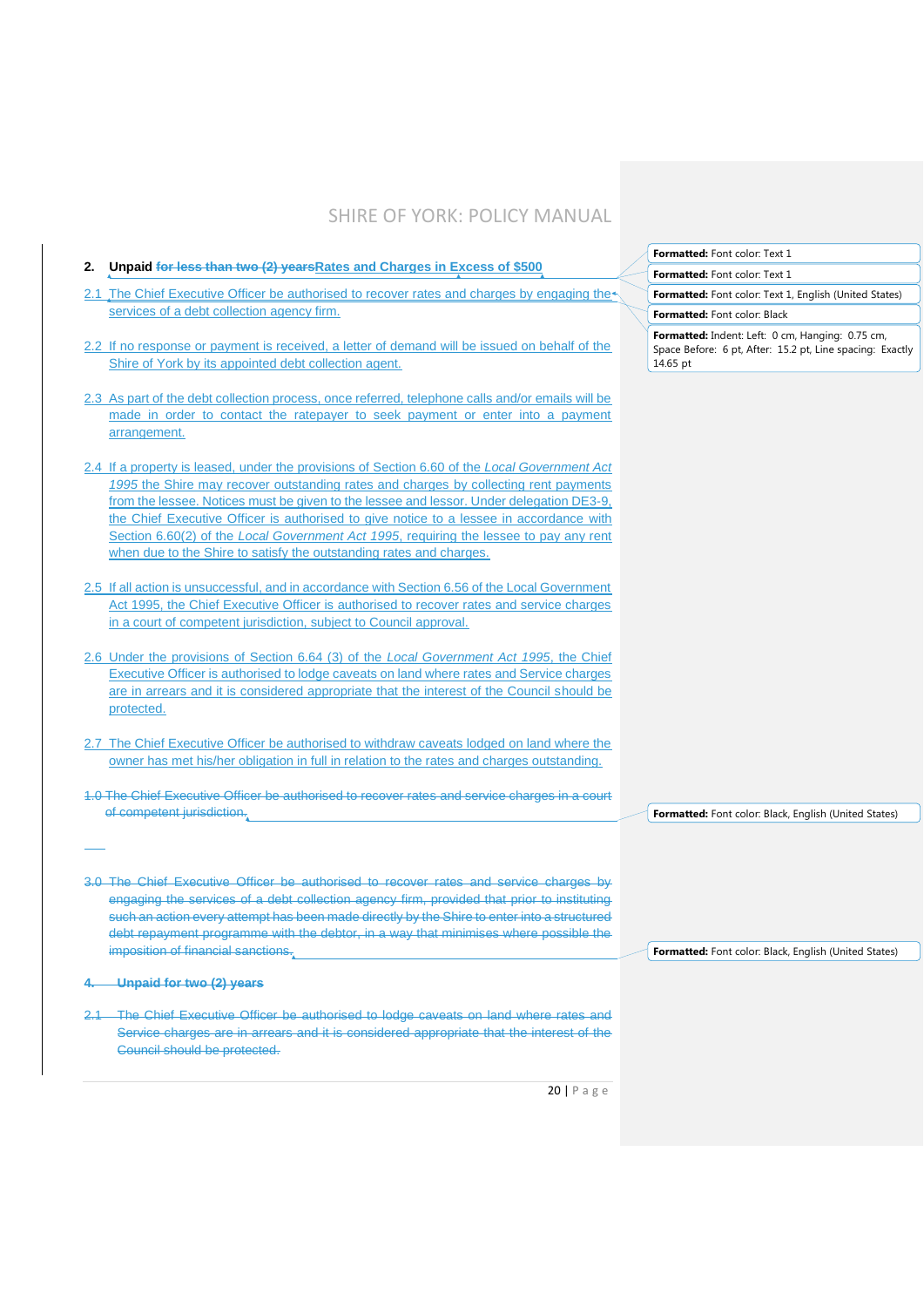- 2.2 The Chief Executive Officer be authorised to withdraw caveats lodged on land where the owner has met his/her obligation in full in relation to the rates and service charges outstanding.
- **7.3. Rates and Charges that Remain Unpaid for three years or moreUnpaid for at least three (3) years**
- 3.1. 3.1 If all reasonable attempts outlined in Section 2 result in no successful recovery and the rates and charges remain unpaid for three years or more the CEO is authorised to take possession of the land in accordance with Section 6.64(1) of the Local Government Act 1995.
- 3.2. A report is to be presented to Council detailing the amount of rates and charges outstanding, the attempts to recover the debt and the recommended action.
- 3.3. The Chief Executive Officer be authorised to engage a debt collection agency to assist in administering the process and the Council approved action.
- A report be presented to Council on an annual basis, detailing the amount of rates and services charges outstanding, by Assessment Number, and recommended action to be authorised by the Council. The Privacy Act prevents the property and owner's details from being published in a report to Council.

In addition to the above, the Shire will outline annually, in the Annual Budget, the interest charges for the late payment of rates charges and the number and general nature of debt repayment programmes entered into with debtors.

### *Recovery of Firebreak Contractor Costs*

Under the *Bush Fires Act 1954*, the Shire of York requires the owner or occupier of land to install a firebreak. If they fail to comply, Section 33(4) of the *Bush Fires Act 1954*, provides for the Shire of York to enter the property and employ a contractor to install a firebreak. The costs of which are payable by the owner or occupier of the land (Section 33(5)).

Section 33(8) of the *Bush Fires Act 1954* specifies that any charge made under Section 33 is a charge against the land with the same consequence as if it were a charge under the *Local Government Act 1995* for unpaid rates, and is a debt due from the owner or occupier of the land.

On this basis, the costs incurred by the Shire of York to install a firebreak on a noncompliant property are to be levied against the property and if unpaid, are recoverable through the rates debt recovery process.

#### *Recovery of Non-Rates Charges*

Sundry debtor charges include all other services not specifically identified elsewhere in this policy.

Invoices are payable within 14 days of the issue date of the invoice.

**9.1. Debt Management**

If the invoice is not paid by the due date then the following procedure will take place:

**Formatted:** Indent: Left: 0 cm, Hanging: 1 cm

**Formatted:** Indent: Left: -0.01 cm

**Formatted:** Outline numbered + Level: 1 + Numbering

**Formatted:** Font: Not Bold, Font color: Text 1

Style: 1, 2, 3, … + Start at: 1 + Alignment: Left + Aligned at: 0.25 cm + Indent at: 0.89 cm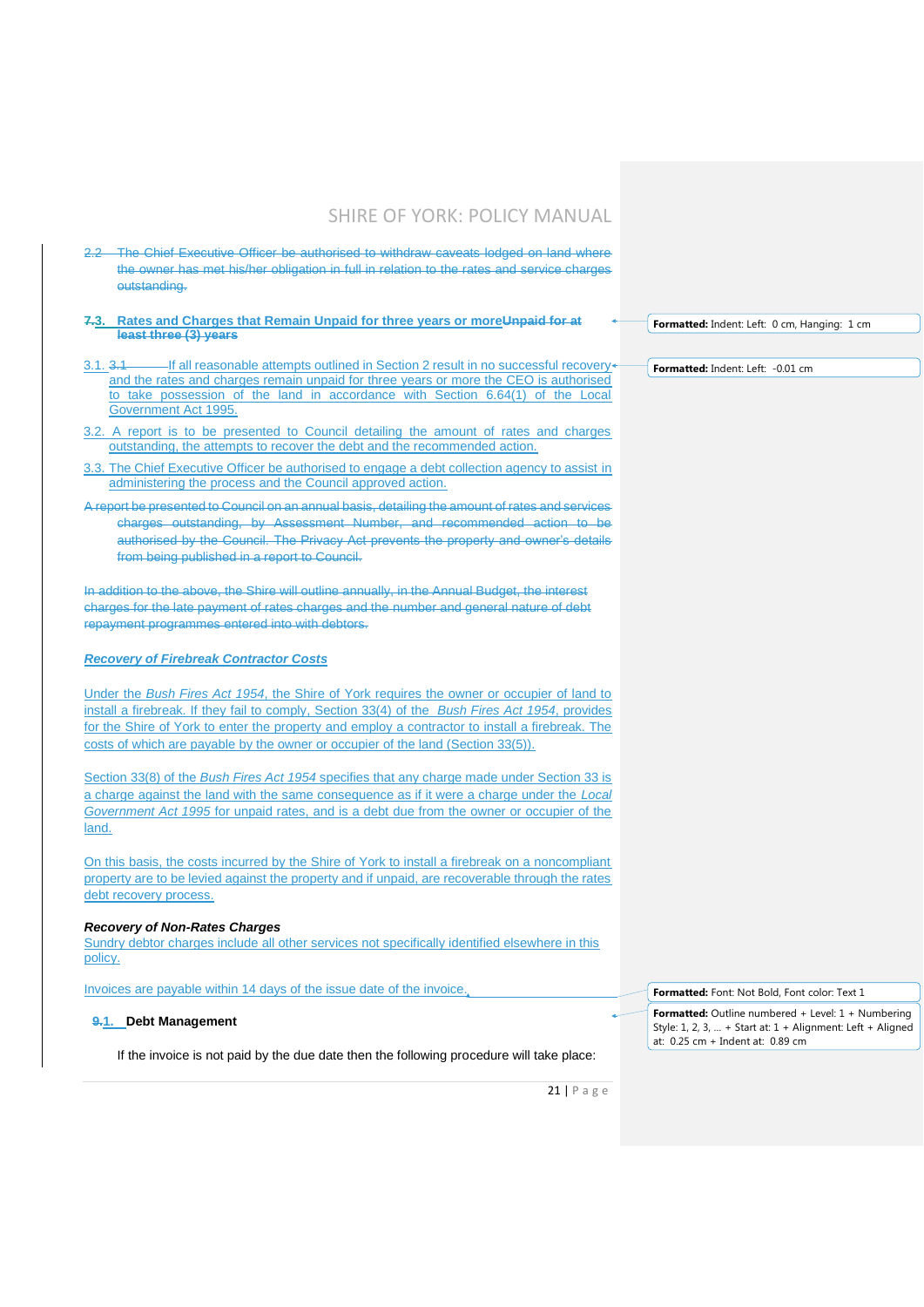- 1.1. A reminder notice will be issued in the first instance.
- 1.2. If no payment has been received within 14 days of the issue of the reminder notice, a final notice will be issued advising the debtor that payment is expected within seven (7) days of the issue date of the notice or legal action may be taken.
- 1.3. If no response is received from the debtor then following a review of the circumstances with the relevant staff members involved, a demand letter may be sent to the debtor advising them of what action is to be taken if payment is not made or an agreement to pay is not entered into. The debtor will be advised that any fees incurred in recovering the debt will be passed on to the debtor.
- Before any third party is engaged to recover an outstanding debt, a report is to be presented to Council seeking approval to refer the matter to the Shire of York's appointed debt collection agent.
- 1.5. The Chief Executive Officer be authorised to recover fees and charges by engaging the services of a debt collection agency firm.
- 1.6. The debt collection agent will advise the Shire regarding the best course of action to ensure efficient and realistic collection of the amount owing. If legal action is required a report will be presented to Council seeking approval to proceed.
- 1.7. Once all reasonable attempts to either locate the debtor or to obtain payment have failed, the staff member responsible for raising the debt will be asked to submit a written request for the invoice to be considered for write off.
- 1.8. Depending on the value of the debt, approval will be sought from the Chief Executive Officer, under Delegated Authority DE3-4 or presented to Council for the debt to be written off. Once approval has been received, the appropriate entries will be made in the Accounts Receivable Ledger.
- 9.1 A letter or reminder notice will be issued advising the debtor that if there exists a dispute or query to contact administration otherwise payment is expected within two weeks of the issue date of letter;
- 9.2 If no response is received from the debtor then following a review of the circumstances with the relevant staff members involved, a demand notice may be sent to the debtor advising that if payment is not made within two weeks of the date of the notice, then further action may be taken to recover the debt which could involve legal action. The debtor will be advised that any fees incurred in recovering the debt will be passed on to the debtor.
- Before any third party is engaged to recover an outstanding debt, the Executive Manager Corporate and Community Services will be consulted to ensure that this action is appropriate given due consideration to all issues which have led to the debt being overdue and not paid. This will include consideration of the Shire entering into a structured debt repayment program with the debtor, in a way that minimises where possible the imposition of financial sanctions.
- 9.3 Once all reasonable attempts to either locate the Debtor or to obtain payment have failed, the staff member responsible for raising the debt will be asked to submit a written request for the invoice to be considered for write off.
- 9.3 Approval will be sought from the Chief Executive Officer and subsequently Council for

 $22$  | P a g e

**Formatted:** Indent: Left: 0 cm, Hanging: 1 cm, Outline numbered + Level: 2 + Numbering Style: 1, 2, 3, … + Start at: 1 + Alignment: Left + Aligned at: 0.63 cm + Indent at: 1.27 cm

**Formatted:** Indent: Left: 0 cm, Hanging: 1 cm, Outline numbered + Level: 2 + Numbering Style: 1, 2, 3, … + Start at: 1 + Alignment: Left + Aligned at: 0.63 cm + Indent at: 1.27 cm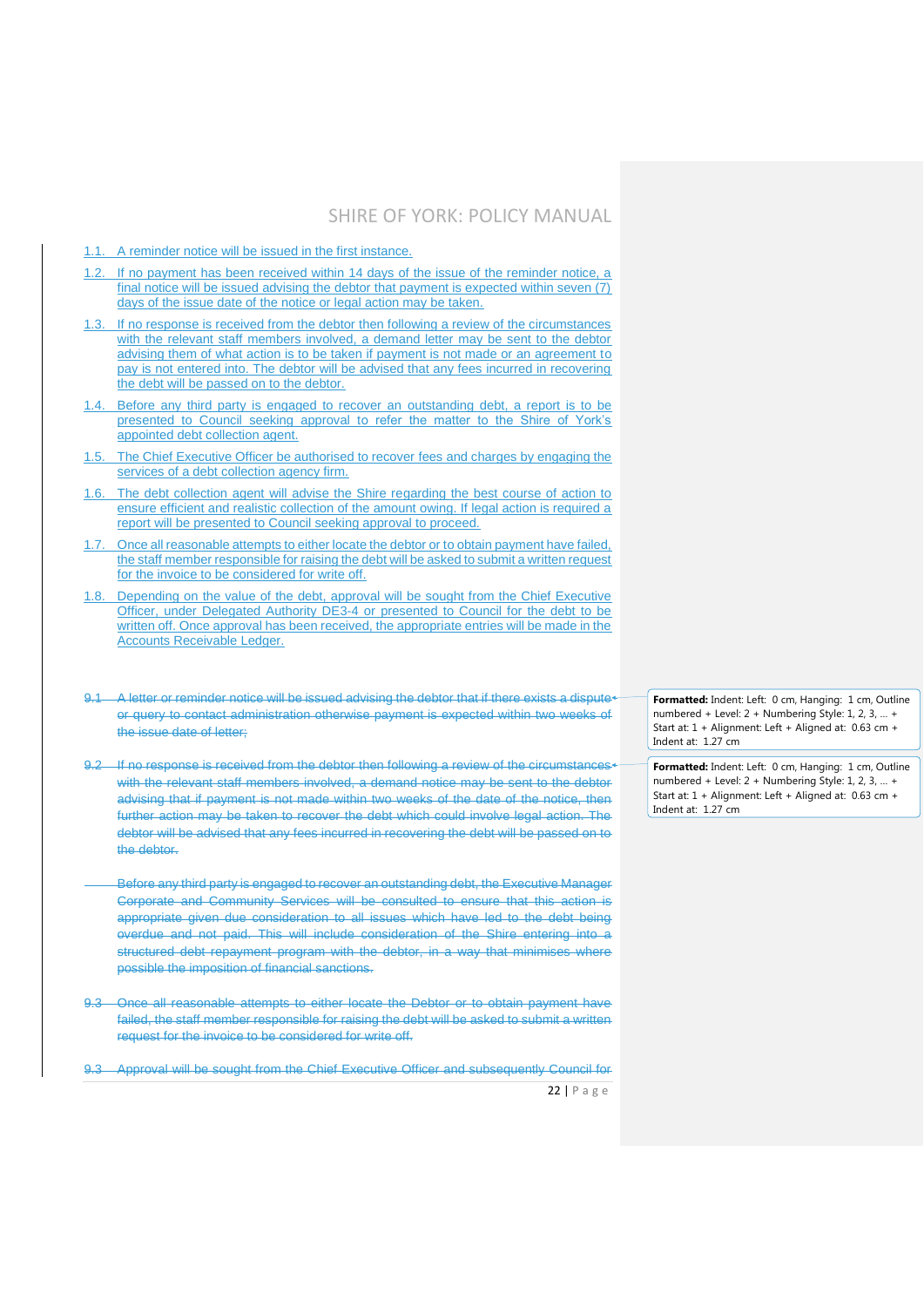approval for the debt to be written off. Once approval has been received, the appropriate entries will be made in the Accounts Receivable Ledger.

#### **10.2. Debt Raised in Error or Debt Adjustment**

If a debt has been raised in error or requires an adjustment then an explanation will be sought from the relevant staff members. Once this has been received a credit note request will be raised which is to be authorised by both the staff member who raised the initial invoice and the Executive Manager Corporate and Community Services.

#### **11.3. Interest on Overdue Accounts**

Council may elect to impose interest on outstanding debts. The rate of interest imposed is to be determined by Council in accordance with Section 6.13 of the *Local Government Act 1995*.

Interest can be calculated on the total outstanding debt once it has exceeded the due date of the invoice. The decision to impose interest is up to the discretion of the Executive Manager Corporate and Community Services. The rate of interest imposed is that as determined by Council as contained in the Annual Budget and in accordance with Section 6.13 of the Local Government Act.

#### **13.** *Recovery of Fines and Infringements*

Infringements are issued by authorised officers of the Shire of York. There is no provision for part payments or payment arrangements with infringements due to making them unenforceable with the Fines Enforcement Registry (FER).

#### **14.1. Debt Management**

- 1.1 Where payment is not received within twenty eight (28) days from the date of the infringement, a Final Demand Notice will be issued, with an applicable fee. The final demand Notice gives the customer a further twenty eight (28) days to pay the infringement.
- 14.1 Where payment is not received within twenty eight (28) days from the date of the infringement, a First Warning letter shall be issued requesting full payment within ten (10) days.
- 14.2 Where the customer fails to pay the infringement by the expiry of the period defined above, a Final Demand Notice will be issued, with an applicable fee. The final demand Notice gives the customer a further twenty eight (28) days to pay the infringement.

14.31.2 Where the customer fails to pay the infringement by the expiry of the period defined above, the infringement is referred to the Fines Enforcement Registry where further charges will be incurred.

**Formatted:** Font: Italic

**Formatted:** No bullets or numbering

**Formatted:** Indent: Left: 0 cm, Hanging: 1 cm, Outline numbered + Level: 2 + Numbering Style: 1, 2, 3, … + Start at: 1 + Alignment: Left + Aligned at: 0.63 cm + Indent at: 1.27 cm

**Formatted:** Indent: Left: 0 cm, Hanging: 1 cm, Outline numbered + Level: 2 + Numbering Style: 1, 2, 3, … + Start at: 1 + Alignment: Left + Aligned at: 0.63 cm + Indent at: 1.27 cm **Formatted:** Font: (Default) Arial

**Formatted:** Normal, Indent: Left: 0 cm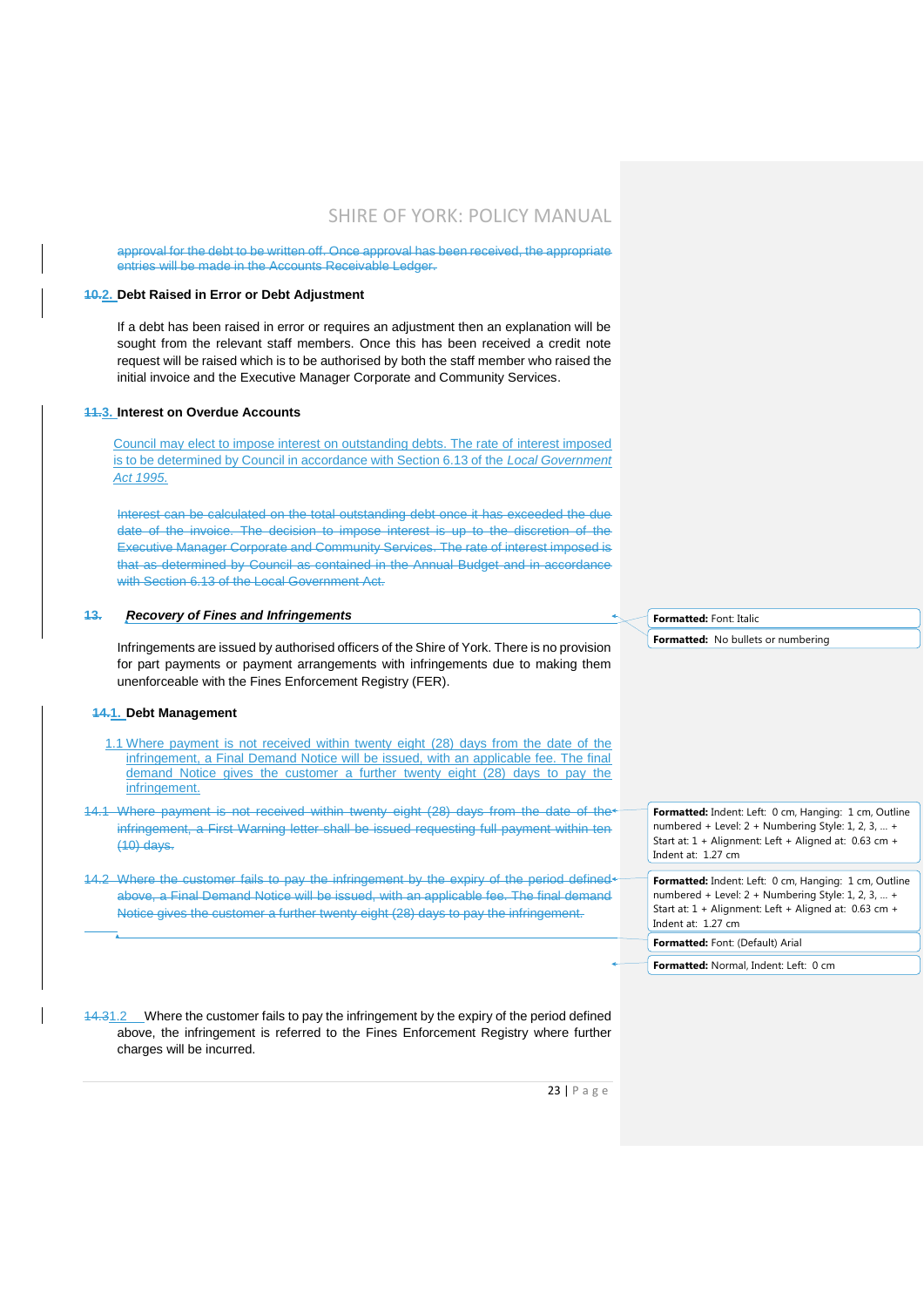- 14.4 Referrals to the Fines Enforcement Registry may result in an individual's licence being. suspended.
- 14.51.3 The Shire has no control over the collection process undertaken by the Fines Enforcement Registry and cannot take any action on its own.
- 14.61.4 From time to time, write off of debts will be required when the Fines Enforcement Registry deem the fines and/or costs uncollectible. Approval will be sought from the Chief Executive Officer and subsequently Council for approval for the debt to be written off. Once approval has been received, the appropriate entries will be made in the Accounts Receivable Ledger.

#### *Rates Incentive Scheme*

A rate incentive scheme, in the form of prizes donated by sponsors, will be operated in each rating year on the basis that:

- a) Only those who have paid their rates in full, within thirty-five days of the date of assessment, be eligible for the draw.
- b) The winners to be selected electronically at random via the Shire Rating System in the presence of the major sponsor (other than the Shire).

Key Terms/Definitions Not Applicable

| <b>Policy Administration</b>                        |                                  |                                                                                                                                                                                 |  |  |  |
|-----------------------------------------------------|----------------------------------|---------------------------------------------------------------------------------------------------------------------------------------------------------------------------------|--|--|--|
| Responsible Directorate/Division:                   |                                  | <b>Finance Department</b>                                                                                                                                                       |  |  |  |
| Author/Contact Officer Position:                    |                                  | <b>Financial ControllerFinance Manager</b>                                                                                                                                      |  |  |  |
| <b>Relevant Delegation:</b>                         | Services Charges)                | DE3-3 - Agreement as to Payment of Rates and Service Charges<br>DE3-4 - Write Off of Monies Owing (Not<br>Rates<br>and<br>DE3-8 - Rates or Service Charges Recoverable in Court |  |  |  |
| Relevant Legislation:<br><b>Relevant Documents:</b> |                                  | Local Government Act 1995 - Section 6.13<br>Local Government Act 1995 – Section 6 (Subdivision 5)                                                                               |  |  |  |
| Date Adopted:                                       | 27 June 2016                     |                                                                                                                                                                                 |  |  |  |
| Reviews/Amendments: 24 October 2016                 | 27 June 2016<br>27 November 2017 |                                                                                                                                                                                 |  |  |  |

**Formatted:** Indent: Left: 0 cm, Hanging: 1 cm, Outline numbered + Level: 2 + Numbering Style: 1, 2, 3, … + Start at: 1 + Alignment: Left + Aligned at: 0.63 cm + Indent at: 1.27 cm